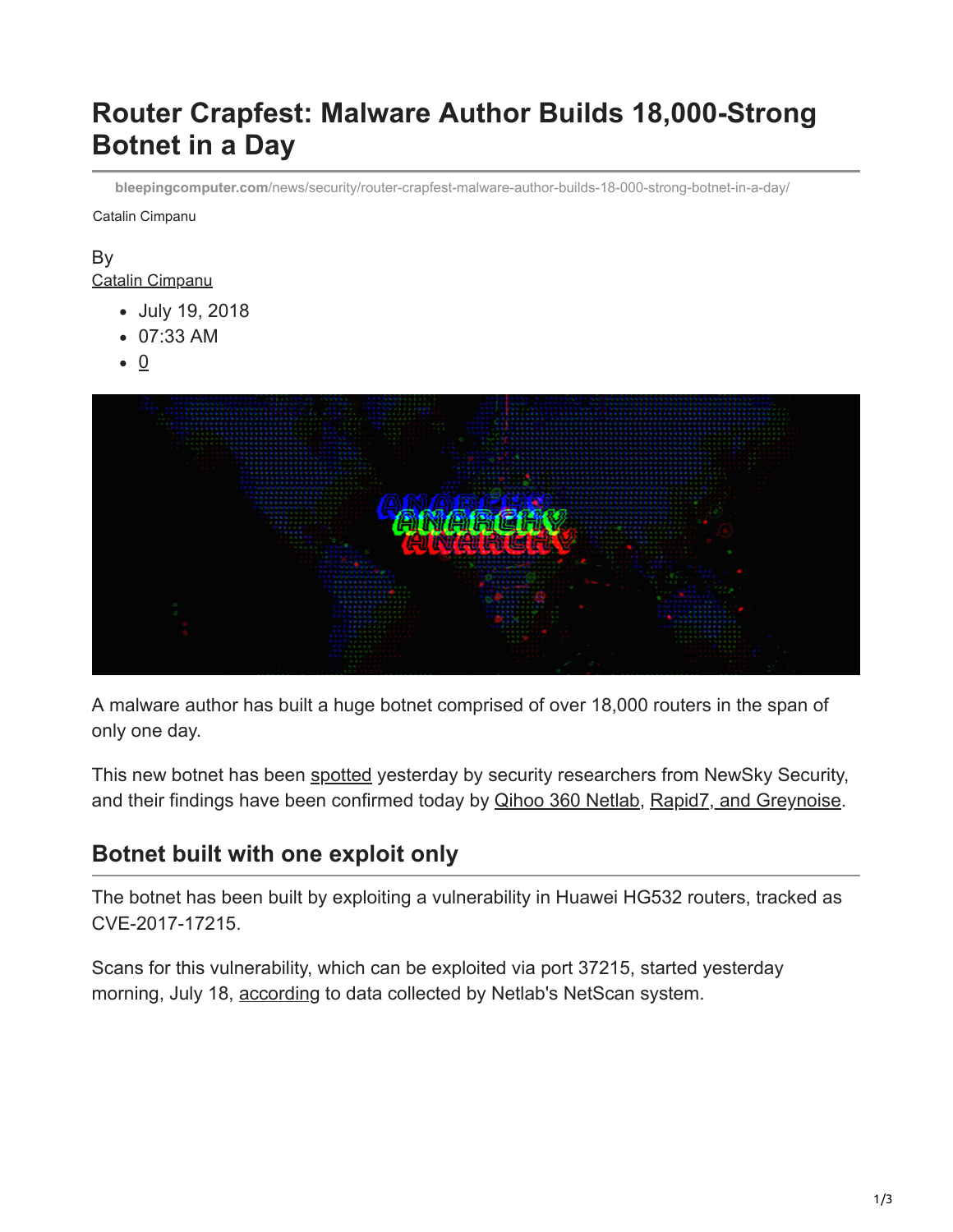|                                 |            | dstport: 37215 7days (2018-07-13 00:00 ~ 2018-07-20 00:00 GMT+8) |            |            |       |
|---------------------------------|------------|------------------------------------------------------------------|------------|------------|-------|
| <b>III</b> Scan volume per hour |            |                                                                  |            |            |       |
| <b>Total count</b>              |            |                                                                  |            |            | 1.28k |
| <b>Uniq srcip</b>               |            |                                                                  |            |            | 75    |
| Uniq srcip/24                   |            |                                                                  |            |            |       |
| <b>Uniq srcas</b>               |            |                                                                  |            |            | 42    |
| Uniq srcdomain                  |            |                                                                  |            |            |       |
|                                 | 2018-07-13 | 2018-07-15                                                       | 2018-07-17 | 2018-07-19 |       |

By late in the evening, NewSky security researcher Ankit Anubhav says the botnet had already gathered 18,000 routers.

Anubhav told *Bleeping Computer* the botnet author reached out to him to brag about his actions, even sharing a list with the IP addresses of all of the botnet's victims.

## **Botnet author is a known threat actor**

The botnet herder identified himself with the pseudonym "Anarchy." Answering inquiries from both Anubhav and Bleeping Computer, Anarchy did not provide a reason why he created the botnet.

But Anubhav believes Anarchy may actually be a hacker who previously identified as Wicked, which Anubhav interviewed on [NewSky's blog](https://blog.newskysecurity.com/understanding-the-iot-hacker-a-conversation-with-owari-sora-iot-botnet-author-117feff56863) and Fortinet featured in a report [here](https://www.fortinet.com/blog/threat-research/a-wicked-family-of-bots.html).

Wicked/Anarchy is a well-known malware author who, in the past, has created variations of the Mirai IoT malware. These variations and their respective botnets were known as Wicked, Omni, and Owari (Sora), and had been previously used for DDoS attacks.

## **Botnet will also target Realtek routers**

But the real problem here is not a malware author doing what he does best. The problem is the relative ease with which Anarchy built a gigantic botnet within one day.

He didn't do it with a zero-day or some vulnerability that had not been exploited before. He did so with a high-profile vulnerability that many botnets have exploited before.

CVE-2017-17215 is a well-known exploit that has been abused by at least two versions of the Satori botnet  $[1, 2]$  $[1, 2]$  $[1, 2]$  $[1, 2]$ , and many of the smaller Mirai-based offshoots. You'd think that by now users would have patched devices or ISPs would have blocked incoming connections on port 37215.